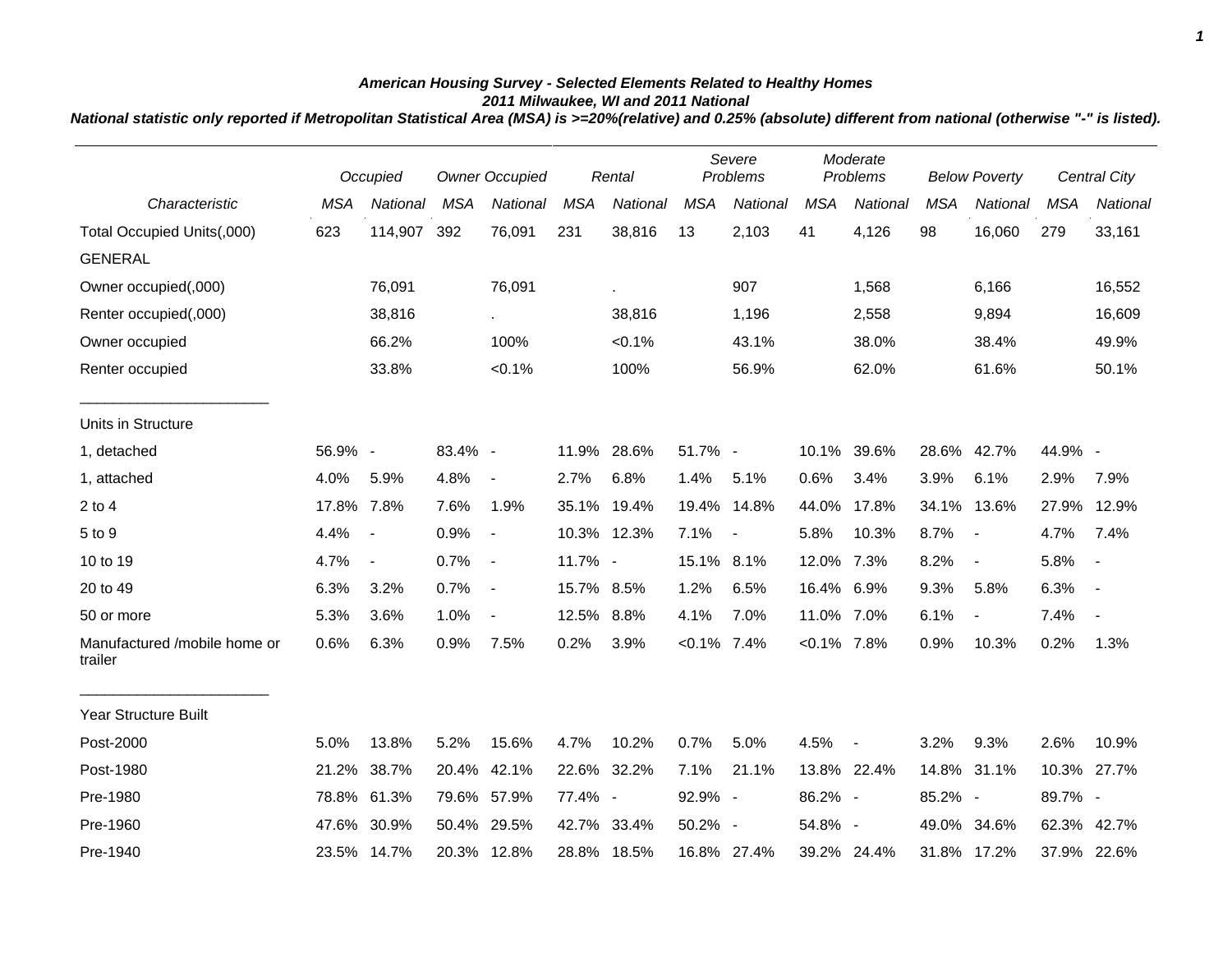|                                                        |         | Occupied | <b>Owner Occupied</b> |          |            | Rental                   |                | Severe<br>Problems | Moderate<br>Problems |                          | <b>Below Poverty</b> |                          | Central City |          |
|--------------------------------------------------------|---------|----------|-----------------------|----------|------------|--------------------------|----------------|--------------------|----------------------|--------------------------|----------------------|--------------------------|--------------|----------|
| Characteristic                                         | MSA     | National | MSA                   | National | <b>MSA</b> | National                 | <b>MSA</b>     | National           | <b>MSA</b>           | National                 | <b>MSA</b>           | National                 | <b>MSA</b>   | National |
| Foundation (for 1-unit not<br>manufactured)            |         |          |                       |          |            |                          |                |                    |                      |                          |                      |                          |              |          |
| 1-Unit not manufactured(,000)                          | 379     | 80,505   | 346                   | 66,752   | 34         | 13,753                   | 7              | 1,040              | 4                    | 1,772                    | 32                   | 7,844                    | 133          | 18,949   |
| With a basement under all of<br>house                  | 87.5%   | 32.7%    | 87.7%                 | 34.4%    | 86.2%      | 24.0%                    | 71.2%          | 32.2%              | 92.4%                | 22.1%                    | 90.6%                | 27.3%                    | 93.3%        | 31.9%    |
| With a basement under part of<br>house                 | 7.2%    | 10.6%    | 7.3%                  | 11.3%    | 6.6%       | $\blacksquare$           | 25.7% 7.9%     |                    | 7.6%                 | $\overline{\phantom{a}}$ | 5.6%                 | 7.3%                     | 2.4%         | 8.1%     |
| With a crawl space                                     | 1.1%    | 22.1%    | 1.1%                  | 21.4%    | 1.1%       | 25.3%                    | 1.9%           | 24.1%              | $< 0.1\%$            | 40.2%                    | 0.3%                 | 25.9%                    | 1.5%         | 20.2%    |
| On a concrete slab                                     | 3.8%    | 33.1%    | 3.6%                  | 31.5%    | 6.2%       | 41.1%                    | 1.3%           | 29.7%              |                      | $< 0.1\%$ 23.7%          | 3.5%                 | 36.4%                    | 2.9%         | 38.2%    |
| In some other way                                      | 0.3%    | 1.6%     | 0.3%                  | 1.4%     | $< 0.1\%$  | 2.4%                     | $< 0.1\%$      | 6.1%               | $< 0.1\%$ 5.3%       |                          | $< 0.1\%$            | 3.2%                     | $< 0.1\%$    | 1.6%     |
| <b>EXTERIOR</b>                                        |         |          |                       |          |            |                          |                |                    |                      |                          |                      |                          |              |          |
| <b>External Building Conditions (non</b><br>multiunit) |         |          |                       |          |            |                          |                |                    |                      |                          |                      |                          |              |          |
| Sagging roof                                           | 1.0%    | 2.0%     | 1.0%                  | 1.8%     | 0.8%       | 2.9%                     | 3.5%           | 9.0%               | 8.1%                 | 11.4%                    | 1.0%                 | 3.8%                     | 1.5%         | 2.4%     |
| Missing roofing material                               | 2.4%    | 3.6%     | 2.2%                  | 3.4%     | 3.8%       | $\overline{\phantom{a}}$ | 4.9%           | 9.9%               | 16.5% -              |                          | 2.9%                 | 5.8%                     | 3.8%         |          |
| Hole in roof                                           | 0.5%    | 1.5%     | 0.3%                  | 1.3%     | 2.3%       | $\blacksquare$           | 2.1%           | 7.6%               | 6.6%                 | 11.9%                    | 1.5%                 | 3.4%                     | 1.1%         | 1.9%     |
| Missing bricks, siding, other<br>outside wall material | 1.2%    | 2.5%     | 0.7%                  | 2.2%     | 5.6%       | 3.9%                     | 1.3%           | 10.7%              | 10.3%                | 14.2%                    | 5.0%                 | $\overline{\phantom{a}}$ | 2.0%         | 3.2%     |
| Sloping outside walls                                  | 0.6%    | 1.2%     | 0.5%                  | 1.0%     | 1.9%       | $\blacksquare$           | 2.1%           | 5.9%               | 8.5%                 | $\overline{\phantom{a}}$ | 2.4%                 | $\overline{\phantom{a}}$ | 1.3%         |          |
| Boarded up windows                                     | 0.5%    | 1.0%     | 0.4%                  | 0.9%     | 1.9%       | $\blacksquare$           | $< 0.1\%$      | 4.5%               | 6.5%                 | $\blacksquare$           | 1.5%                 | 2.6%                     | 1.3%         |          |
| Broken windows                                         | 3.1%    | 4.2%     | 2.8%                  | 3.7%     | 6.6%       | $\blacksquare$           | 4.8%           | 14.1%              | $21.1\%$ -           |                          | 6.5%                 | 8.6%                     | 7.3%         | 4.8%     |
| Bars on windows                                        | 2.6%    |          | 2.2%                  | 2.7%     | 7.0%       | 3.8%                     | $< 0.1\%$ 4.2% |                    | 2.2%                 | 7.5%                     | 7.0%                 | 4.8%                     | 6.8%         | 8.9%     |
| Foundation crumbling or has open 5.1%<br>crack or hole |         |          | 4.4%                  |          | 12.2%      | 6.8%                     |                | 10.8% 15.0%        |                      | 25.4% 18.5%              | 13.7%                | 8.4%                     | 9.4%         | 6.4%     |
| None of the above                                      | 87.0% - |          | 88.8% -               |          | 67.9% -    |                          |                | 85.1% 64.2%        | 56.0% -              |                          | 67.2% -              |                          | 75.9% -      |          |
| None of the above(excluding bars) 87.9% -              |         |          | 89.7% -               |          | 69.2% -    |                          |                | 85.1% 66.3%        | 56.0% -              |                          | 68.5% -              |                          | 77.8% -      |          |
| Water Leakage During Last 12<br>Months                 |         |          |                       |          |            |                          |                |                    |                      |                          |                      |                          |              |          |

*2*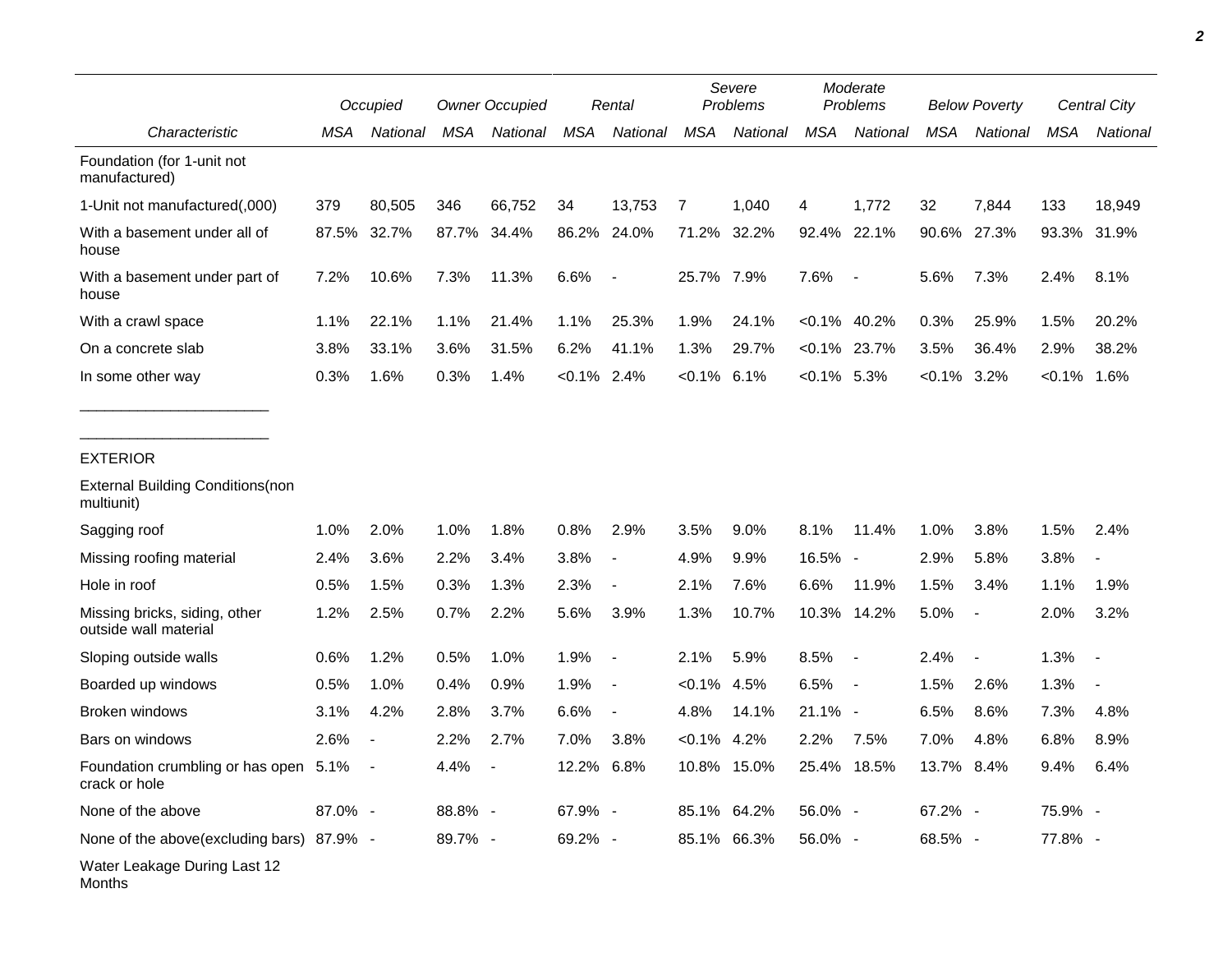|                                         | Occupied<br><b>Owner Occupied</b> |                          |               | Rental                   |         |                          | Severe<br>Problems | Moderate<br>Problems |            | <b>Below Poverty</b> |         | Central City             |             |                          |
|-----------------------------------------|-----------------------------------|--------------------------|---------------|--------------------------|---------|--------------------------|--------------------|----------------------|------------|----------------------|---------|--------------------------|-------------|--------------------------|
| Characteristic                          | MSA                               | National                 | MSA           | National                 | MSA     | National                 | MSA                | National             | <b>MSA</b> | National             | MSA     | National                 | MSA         | National                 |
| With leakage from outside<br>structure  | 12.2% -                           |                          | 13.0% -       |                          | 10.8% - |                          | 22.9%              | 17.4%                |            | 20.3% 29.4%          | 15.5%   | 11.6%                    | 15.1% 11.6% |                          |
| Roof                                    | 3.8%                              | 5.7%                     | 3.6%          | 6.1%                     | 4.1%    | $\overline{\phantom{a}}$ | 5.3%               | 10.0%                | 9.5%       | 16.8%                | 4.3%    | 6.5%                     | 4.0%        | 5.9%                     |
| <b>Basement leak</b>                    | 6.3%                              | 2.8%                     | 7.7%          | 3.4%                     | 3.8%    | 1.4%                     | 18.7%              | 2.5%                 | 7.2%       | 5.1%                 | 6.4%    | 1.9%                     | 8.9%        | 2.6%                     |
| Walls, closed windows, or doors<br>leak | 2.0%                              | $\overline{\phantom{a}}$ | 1.6%          | $\blacksquare$           | 2.7%    | $\overline{\phantom{a}}$ | 2.0%               | 4.7%                 | 7.2%       | 8.9%                 | 5.5%    | 2.8%                     | 2.0%        | 2.9%                     |
| Other or Unknown exterior Leak          | 1.2%                              | $\sim$                   | 1.1%          | $\sim$                   | 1.3%    | $\overline{\phantom{a}}$ | 1.6%               | 2.9%                 | 0.7%       | 3.3%                 | 0.9%    | 1.3%                     | 1.9%        | 1.4%                     |
| <b>INTERIOR</b>                         |                                   |                          |               |                          |         |                          |                    |                      |            |                      |         |                          |             |                          |
| Damage                                  |                                   |                          |               |                          |         |                          |                    |                      |            |                      |         |                          |             |                          |
| Holes in floors                         | 0.8%                              | 1.0%                     | 0.6%          | $\blacksquare$           | 1.0%    | 1.6%                     | 1.3%               | 7.2%                 | 7.5%       | 9.9%                 | 1.7%    | 2.1%                     | 0.7%        | 1.3%                     |
| Open cracks or holes                    | 5.2%                              | $\overline{\phantom{a}}$ | 3.5%          | $\overline{\phantom{a}}$ | 8.2%    | $\blacksquare$           | 16.1% -            |                      | 21.7%      | 29.9%                | 9.1%    | $\overline{\phantom{a}}$ | 8.4%        | 6.7%                     |
| Broken plaster or peeling paint         | 2.2%                              | $\overline{\phantom{a}}$ | 1.5%          | $\overline{\phantom{a}}$ | 3.4%    | $\overline{\phantom{a}}$ | 5.1%               | 8.3%                 |            | 12.9% 18.6%          | 3.0%    | $\sim$                   | 4.0%        | $\overline{\phantom{a}}$ |
| Water Leakage During Last 12<br>Months  |                                   |                          |               |                          |         |                          |                    |                      |            |                      |         |                          |             |                          |
| With leakage from inside structure 7.8% |                                   | $\overline{\phantom{a}}$ | 6.1%          | $\blacksquare$           | 10.7% - |                          | 28.4% 16.2%        |                      | 26.9% -    |                      | 12.1% - |                          | 9.0%        | $\blacksquare$           |
| Fixtures backed up or overflowed        | 1.3%                              | 1.9%                     | 1.0%          | 1.7%                     | 1.8%    | 2.3%                     | 3.8%               | 4.9%                 | 7.8%       | $\blacksquare$       | 1.6%    | 2.2%                     | 1.6%        | 2.2%                     |
| Pipes leaked                            | 3.7%                              | $\overline{\phantom{a}}$ | 2.3%          | 2.9%                     | 6.2%    | 4.9%                     | 13.9% 8.4%         |                      |            | 16.3% 12.5%          | 6.2%    | $\overline{\phantom{a}}$ | 5.5%        | $\blacksquare$           |
| Broken water heater                     | 0.9%                              | $\overline{\phantom{a}}$ | 1.3%          | 0.9%                     | 0.1%    | 0.8%                     | 1.5%               | $\blacksquare$       | 0.2%       | 2.0%                 | 2.1%    | 1.0%                     | 0.2%        | 0.7%                     |
| Other or Unknown                        | 2.1%                              | $\overline{\phantom{a}}$ | 1.7%          | $\overline{\phantom{a}}$ | 2.8%    | 3.6%                     | 14.9% 3.2%         |                      | 3.4%       | 6.0%                 | 2.6%    | $\overline{\phantom{a}}$ | 2.0%        | 2.9%                     |
|                                         |                                   |                          |               |                          |         |                          |                    |                      |            |                      |         |                          |             |                          |
| Rodents                                 |                                   |                          |               |                          |         |                          |                    |                      |            |                      |         |                          |             |                          |
| Signs of rats in last 3 mon.            | 0.3%                              | 1.0%                     | $<0.1\%$ 0.9% |                          | 0.9%    | 1.3%                     | $< 0.1\%$          | 3.3%                 | 1.0%       | 3.6%                 | 1.8%    | $\overline{\phantom{a}}$ | 0.7%        | 1.4%                     |
| Signs of mice in last 3 mon.            | 10.7% -                           |                          | 11.4% -       |                          | 9.4%    | $\overline{\phantom{a}}$ | 26.2% 17.7%        |                      | 20.7% -    |                      | 9.1%    | 12.5%                    | 10.2% -     |                          |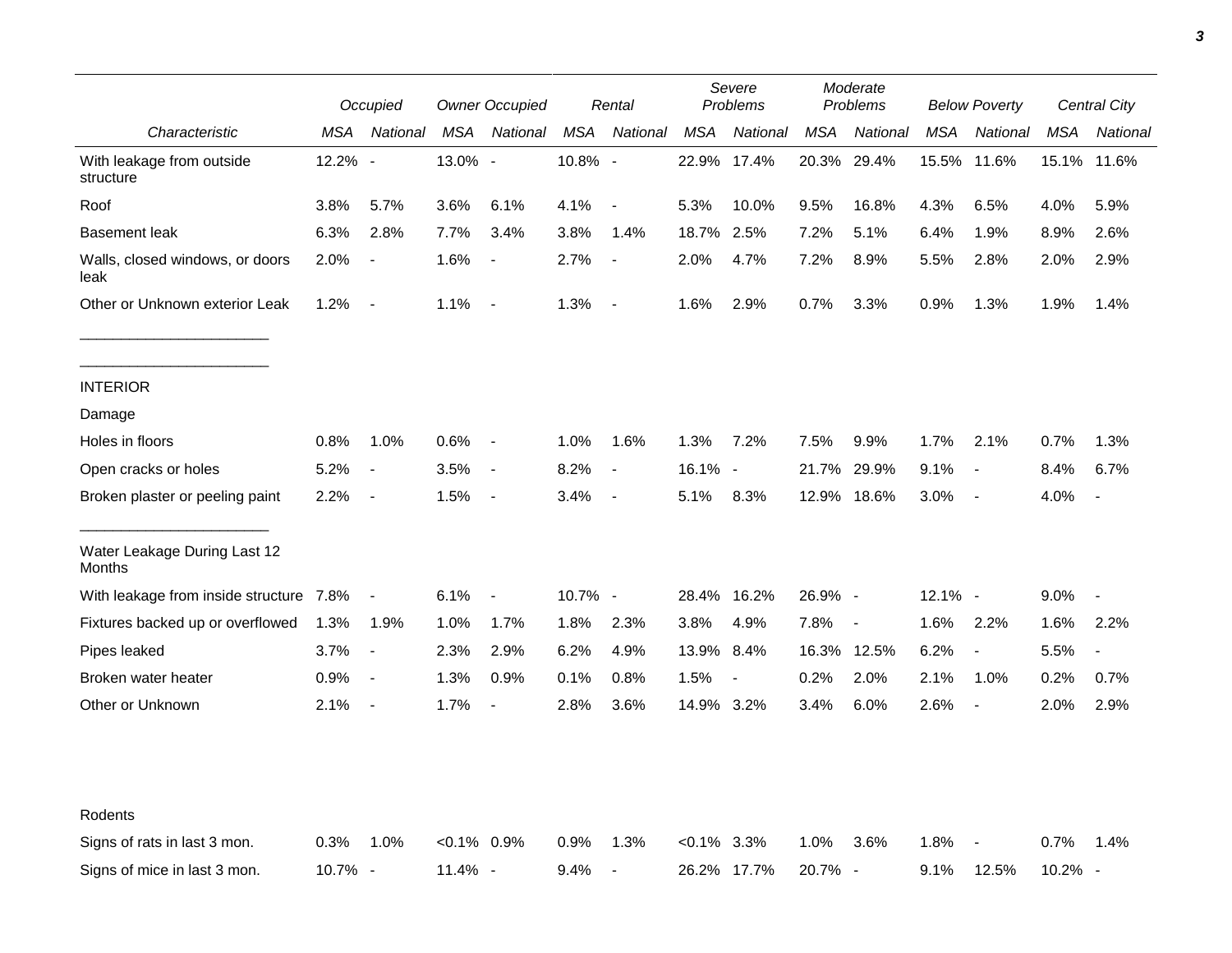|                                                           |             | Occupied       |             | <b>Owner Occupied</b>    |                | Rental                   |                | Severe<br><b>Problems</b> | Moderate<br>Problems |                          | <b>Below Poverty</b> |                | Central City   |                          |
|-----------------------------------------------------------|-------------|----------------|-------------|--------------------------|----------------|--------------------------|----------------|---------------------------|----------------------|--------------------------|----------------------|----------------|----------------|--------------------------|
| Characteristic                                            | <b>MSA</b>  | National       | <b>MSA</b>  | National                 | <b>MSA</b>     | National                 | <b>MSA</b>     | National                  | MSA                  | National                 | <b>MSA</b>           | National       | <b>MSA</b>     | National                 |
| Signs of rodents, not sure which<br>kind in last 3 mon.   | 0.1%        | 0.6%           | 0.1%        | 0.5%                     | 0.1%           | 0.8%                     | $< 0.1\%$ 1.5% |                           | $< 0.1\%$ 1.6%       |                          | 0.1%                 | 1.0%           | 0.1%           | 0.7%                     |
| Electrical                                                |             |                |             |                          |                |                          |                |                           |                      |                          |                      |                |                |                          |
| No electrical wiring                                      | $< 0.1\%$ - |                | $< 0.1\%$ - |                          | $< 0.1\%$ 0.2% |                          | $< 0.1\%$ 3.2% |                           | $< 0.1\%$            | 0.1%                     | $< 0.1\%$ 0.3%       |                | $< 0.1\%$ 0.1% |                          |
| Exposed wiring                                            | 1.1%        | 1.6%           | 0.5%        | 1.3%                     | 2.0%           | $\overline{\phantom{a}}$ | 2.2%           | 6.2%                      | 2.2%                 | 3.9%                     | 3.3%                 | 2.5%           | 1.7%           |                          |
| Rooms without electric outlets                            | 1.1%        | 0.8%           | 0.8%        | $\overline{\phantom{a}}$ | 1.6%           | 1.2%                     | 3.1%           | 6.5%                      | 3.1%                 | 2.2%                     | 2.4%                 | 1.4%           | 1.4%           | 1.0%                     |
| Fuses/breakers blown in last 3<br>mon.                    | 12.5%       | 9.4%           | 11.9% 9.4%  |                          | 13.7% 9.4%     |                          | 19.0%          | 14.7%                     |                      | 27.4% 15.1%              | 16.4% 9.1%           |                | 15.8% 9.6%     |                          |
| Sanitation                                                |             |                |             |                          |                |                          |                |                           |                      |                          |                      |                |                |                          |
| Lacking complete kitchen facilities 5.8%                  |             | 1.7%           | 1.6%        | 0.6%                     | 12.8% 4.0%     |                          | 7.1%           | $\overline{\phantom{a}}$  | 86.0%                | 44.4%                    | 7.3%                 | 3.3%           | 8.0%           | 2.8%                     |
| Lacking some or all plumbing<br>facilities                | 1.7%        | 1.3%           | 1.9%        | 0.8%                     | 1.2%           | 2.1%                     | 77.9% -        |                           | $< 0.1\%$ 0.0%       |                          | 1.1%                 | 2.1%           | 1.6%           | $\blacksquare$           |
| Water not safe to drink                                   | 7.5%        |                | 5.5%        | $\overline{a}$           | 10.7% -        |                          | 16.2% -        |                           | 17.1% -              |                          | 11.3% -              |                | 11.3% -        |                          |
| Water stoppage in last 3 mon.                             | 2.5%        | 4.0%           | 1.7%        | 3.5%                     | 3.9%           | 5.1%                     | 11.6% 8.3%     |                           | 8.7%                 | $\overline{\phantom{a}}$ | 2.6%                 | 4.8%           | 2.9%           | 4.0%                     |
| No flush toilets working some time 1.1%<br>in last 3 mon. |             | 1.9%           | 0.5%        | 1.1%                     | 2.2%           | 3.4%                     | 0.7%           | 5.7%                      | 5.3%                 | 9.8%                     | 3.8%                 | $\blacksquare$ | 1.9%           | 2.5%                     |
| With sewage disposal breakdowns 1.2%<br>in last 3 mon.    |             | $\blacksquare$ | 1.0%        | $\blacksquare$           | 1.5%           | $\sim$                   | 1.7%           | 3.7%                      | 5.8%                 | $\overline{\phantom{a}}$ | 1.1%                 | 2.0%           | 1.5%           | $\overline{\phantom{a}}$ |
| Septic tank, cesspool, chemical<br>toilet                 | 6.8%        | 19.6%          |             | 10.3% 25.7%              | 0.8%           | 7.5%                     |                | 12.5% 15.6%               | 1.0%                 | 16.1%                    | 3.2%                 | 14.7%          | 0.6%           | 1.3%                     |
| With septic tank or cesspool<br>breakdowns in last 3 mon. | $< 0.1\%$ - |                | 0.1%        | 0.3%                     | $< 0.1\%$ 0.2% |                          | $< 0.1\%$ 0.8% |                           | $< 0.1\%$ 0.8%       |                          | $< 0.1\%$ 0.4%       |                | $< 0.1\%$ -    |                          |
| <b>HEATING/FUEL</b>                                       |             |                |             |                          |                |                          |                |                           |                      |                          |                      |                |                |                          |
| Main Heating Equipment                                    |             |                |             |                          |                |                          |                |                           |                      |                          |                      |                |                |                          |

| Warm-air furnace          | 78.2% - | 86.6% 67.9% 64.1% - |  | 76.1% 47.8% 53.5% 39.1% 67.5% -                | 72.9% - |
|---------------------------|---------|---------------------|--|------------------------------------------------|---------|
| Steam or hot water system | 12.0% - | 8.6%                |  | 17.9% 13.5% 6.4% 18.6% 19.7% 14.0% 21.6% 10.9% | 16.5% - |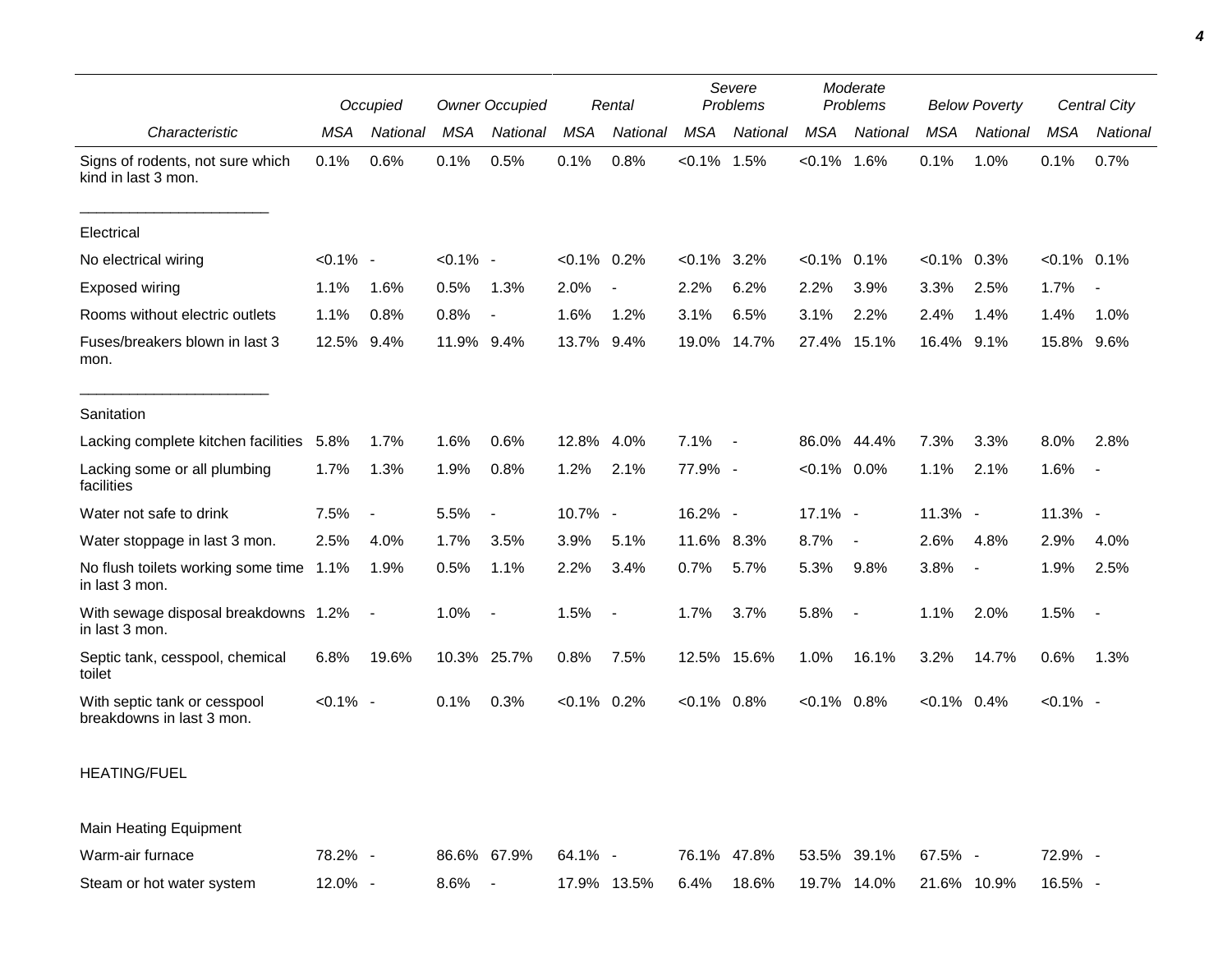|                                                         |                | Occupied        | <b>Owner Occupied</b> |                          |                | Rental              | Severe<br>Problems |                     |                | Moderate<br>Problems |                | <b>Below Poverty</b> |                | Central City             |
|---------------------------------------------------------|----------------|-----------------|-----------------------|--------------------------|----------------|---------------------|--------------------|---------------------|----------------|----------------------|----------------|----------------------|----------------|--------------------------|
| Characteristic                                          | <b>MSA</b>     | <b>National</b> | <b>MSA</b>            | National                 | <b>MSA</b>     | National            | <b>MSA</b>         | National            | <b>MSA</b>     | National             | <b>MSA</b>     | National             | <b>MSA</b>     | <b>National</b>          |
| Electric heat pump                                      | 0.5%           | 11.8%           | 0.5%                  | 12.9%                    | 0.5%           | 9.6%                | 0.7%               | 7.1%                | 3.3%           | 4.8%                 | 0.5%           | 9.7%                 | 0.7%           | 8.5%                     |
| Built-in electric units                                 | 7.3%           | 4.2%            | 2.4%                  | $\overline{\phantom{a}}$ | 15.7% 7.4%     |                     | 5.8%               | $\blacksquare$      | 22.6%          | 5.6%                 | 8.9%           | 5.9%                 | 7.5%           | 3.9%                     |
| Floor, wall, or other built-in hot air<br>without ducts | 1.4%           | 3.9%            | 1.3%                  | 2.4%                     | 1.6%           | 6.9%                | 11.1% 7.0%         |                     | 0.6%           | 5.6%                 | 1.3%           | 6.7%                 | 1.7%           | 5.2%                     |
| Room heaters with flue                                  | 0.1%           | 0.8%            | 0.1%                  | 0.7%                     | 0.1%           | 1.0%                | $< 0.1\%$ 1.1%     |                     | $< 0.1\%$      | 1.1%                 | $< 0.1\%$      | 1.4%                 | $< 0.1\%$ 0.6% |                          |
| Room heaters without flue                               | $< 0.1\%$ -    |                 | $< 0.1\%$ -           |                          | $< 0.1\%$ -    |                     | $< 0.1\%$ 2.5%     |                     |                | $< 0.1\%$ 25.2%      | $< 0.1\%$ 2.2% |                      | $< 0.1\%$ 0.7% |                          |
| Portable electric heaters                               | 0.3%           | 1.2%            | 0.4%                  | 0.9%                     | 0.1%           | 1.8%                | $< 0.1\%$ 3.9%     |                     | 0.2%           | 2.0%                 | 0.1%           | 3.0%                 | 0.6%           | 1.4%                     |
| <b>Stoves</b>                                           | $< 0.1\%$ 0.9% |                 | $< 0.1\%$ 1.2%        |                          | $< 0.1\%$ 0.5% |                     | $< 0.1\%$ 4.0%     |                     | $< 0.1\%$ 1.0% |                      | $< 0.1\%$ 1.2% |                      | $< 0.1\%$ 0.1% |                          |
| Fireplace with inserts                                  | $< 0.1\%$ -    |                 | $< 0.1\%$ -           |                          |                | $< 0.1\%$ $< 0.1\%$ | $< 0.1\%$ 0.1%     |                     | $< 0.1\%$      | 0.1%                 | $< 0.1\%$ 0.1% |                      | $< 0.1\%$ -    |                          |
| Fireplace without inserts                               | $< 0.1\%$ -    |                 | $< 0.1\%$ -           |                          |                | $< 0.1\%$ $< 0.1\%$ | $< 0.1\%$ 0.2%     |                     | $< 0.1\%$ 0.1% |                      | $< 0.1\%$ 0.1% |                      | $< 0.1\%$ -    |                          |
| Other                                                   | $< 0.1\%$ 0.3% |                 | $< 0.1\%$ -           |                          | 0.1%           | 0.4%                | $< 0.1\%$ 1.1%     |                     | $<0.1\%$ 0.3%  |                      | $< 0.1\%$ 0.7% |                      | $< 0.1\%$ 0.3% |                          |
| No heating equipment                                    | $< 0.1\%$ 0.4% |                 | $< 0.1\%$ 0.3%        |                          | 0.1%           | 0.7%                | $< 0.1\%$ 1.1%     |                     | $< 0.1\%$ 0.7% |                      | 0.2%           | 0.6%                 | $< 0.1\%$ 0.7% |                          |
| Cooking stove                                           | $< 0.1\%$ 0.1% |                 | $< 0.1\%$ -           |                          | $< 0.1\%$      | 0.1%                | $< 0.1\%$ 0.2%     |                     | $<0.1\%$ 0.3%  |                      | $< 0.1\%$ 0.2% |                      | $< 0.1\%$ 0.1% |                          |
| <b>Water Heating Fuel</b>                               |                |                 |                       |                          |                |                     |                    |                     |                |                      |                |                      |                |                          |
| Electricity                                             |                | 21.6% 41.3%     | 17.7%                 | 39.0%                    |                | 28.3% 45.7%         | 33.6% -            |                     | 27.2%          | 39.0%                | 15.2%          | 46.9%                |                | 16.5% 31.9%              |
| Gas, LP/bottled gas                                     | 77.9%          | 54.3%           | 82.1% 56.6%           |                          |                | 70.8% 49.7%         | 66.4% -            |                     | 71.8%          | 55.2%                | 83.1%          | 49.2%                |                | 83.3% 62.8%              |
| Fuel oil                                                | 0.1%           | 4.1%            | 0.1%                  | 4.0%                     | 0.1%           | 4.3%                | $< 0.1\%$ 6.5%     |                     | 0.6%           | 5.1%                 | $< 0.1\%$ 3.6% |                      | 0.1%           | 5.0%                     |
| Kerosene or other liquid fuel                           | $< 0.1\%$ -    |                 | $< 0.1\%$ -           |                          | $< 0.1\%$ -    |                     |                    | $< 0.1\%$ $< 0.1\%$ | $< 0.1\%$      | 0.1%                 | $< 0.1\%$ -    |                      | $< 0.1\%$ -    |                          |
| Other                                                   | 0.3%           | $\blacksquare$  | $< 0.1\%$ 0.4%        |                          | 0.8%           | 0.2%                | $< 0.1\%$ 1.0%     |                     | 0.4%           | $\blacksquare$       | 1.6%           | 0.3%                 | 0.1%           | $\overline{\phantom{a}}$ |
| Clothes Dryer(,000)                                     | 462            | 93,052          | 377                   | 72,397                   | 85             | 20,655              | 9                  | 1,139               | 15             | 2,344                | 40             | 9,825                | 173            | 21,908                   |
| Have Clothes Dryer                                      | 74.1% -        |                 | 96.1% -               |                          |                | 36.6% 53.2%         | 68.7%              | 54.2%               | 37.4%          | 56.8%                | 40.8% 61.2%    |                      | 61.9% -        |                          |
| Electricity                                             | 61.5%          | 78.1%           |                       | 58.0% 76.4%              | 76.9% -        |                     | 50.4%              | 78.9%               | 59.1%          | 82.5%                | 69.4% -        |                      |                | 56.5% 74.3%              |
| Gas, LP gas (liquid propane)                            | 38.5%          | 21.8%           |                       | 42.0% 23.5%              |                | 23.1% 15.8%         | 49.6%              | 21.0%               |                | 40.9% 17.5%          | 30.6%          | 17.8%                | 43.5%          | 25.6%                    |
| Other                                                   | $< 0.1\%$ 0.1% |                 | $< 0.1\%$ -           |                          | $< 0.1\%$ 0.1% |                     | $< 0.1\%$ 0.1%     |                     |                | $< 0.1\%$ $< 0.1\%$  | $< 0.1\%$ 0.1% |                      | $< 0.1\%$ 0.1% |                          |

Heating Problems

\_\_\_\_\_\_\_\_\_\_\_\_\_\_\_\_\_\_\_\_\_\_\_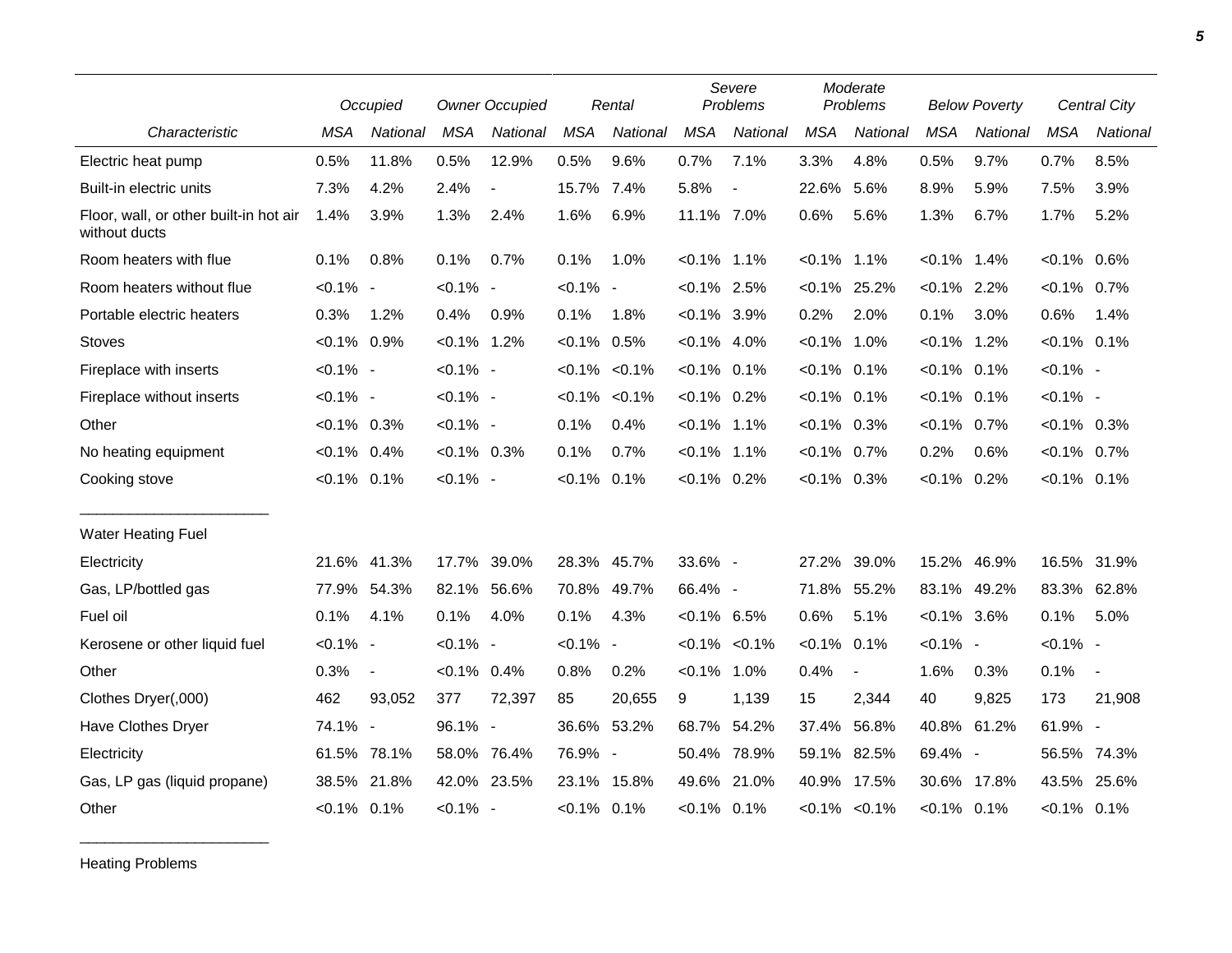|                                                             |                | Occupied                 | <b>Owner Occupied</b> |                          |                | Rental                   |                | Severe<br>Problems       |            | Moderate<br>Problems         |                | <b>Below Poverty</b>     |                | <b>Central City</b>      |
|-------------------------------------------------------------|----------------|--------------------------|-----------------------|--------------------------|----------------|--------------------------|----------------|--------------------------|------------|------------------------------|----------------|--------------------------|----------------|--------------------------|
| Characteristic                                              | MSA            | National                 | MSA                   | National                 | <b>MSA</b>     | National                 | <b>MSA</b>     | National                 | <b>MSA</b> | National                     | MSA            | <b>National</b>          | MSA            | National                 |
| Uncomfortably cold for 24 hours or 8.8%<br>more last winter |                |                          | 5.7%                  | 7.7%                     | 15.2% -        |                          | 26.9%          | 43.7%                    | 19.7% -    |                              | 19.0%          | 13.7%                    | 13.2%          | 10.1%                    |
| Heating equipment breakdowns                                | 3.2%           | 2.3%                     | 2.8%                  | 1.9%                     | 3.8%           | $\overline{\phantom{a}}$ | 23.6%          | 31.2%                    | 6.0%       | 4.1%                         | 2.8%           | 3.8%                     | 4.2%           | 3.0%                     |
| Other causes                                                | 4.9%           | 5.9%                     | 2.9%                  | 5.5%                     | 8.3%           | $\overline{\phantom{a}}$ | 4.7%           | 11.0%                    | 10.7%      | 15.4%                        | 12.4%          | 8.0%                     | 7.2%           |                          |
| Utility interruption                                        | 0.4%           | 1.9%                     | 0.3%                  | 2.3%                     | 0.7%           | 1.1%                     | 0.7%           | 1.5%                     | 0.4%       | 1.9%                         | 1.5%           | $\overline{\phantom{a}}$ | 0.2%           | 1.1%                     |
| Inadequate heating capacity                                 | 0.8%           | 1.1%                     | 0.3%                  | 0.7%                     | 1.8%           | $\overline{\phantom{a}}$ | 1.1%           | 3.9%                     | 6.0%       | $\qquad \qquad \blacksquare$ | 1.4%           | 2.2%                     | 1.6%           |                          |
| Inadequate insulation                                       | 1.6%           | 1.1%                     | 0.5%                  | $\blacksquare$           | 3.5%           | 1.8%                     | 1.1%           | 3.1%                     | 3.5%       | 5.0%                         | 4.7%           | 2.0%                     | 2.7%           | 1.4%                     |
| Cost of heating                                             | 0.7%           | 1.0%                     | 0.9%                  |                          | 0.4%           | 1.1%                     | 1.1%           | 1.7%                     | 0.8%       | 2.8%                         | 0.8%           | 1.3%                     | 0.7%           |                          |
| Other                                                       | 2.0%           | 1.3%                     | 1.3%                  |                          | 3.2%           | 1.6%                     | 2.9%           | 3.5%                     | 1.1%       | 3.2%                         | 6.1%           | 1.8%                     | 2.7%           | 1.6%                     |
| SELECTED PHYSICAL<br><b>PROBLEMS</b>                        |                |                          |                       |                          |                |                          |                |                          |            |                              |                |                          |                |                          |
| Severe Physical Problems(,000)                              | 13             | 2,103                    | 8                     | 907                      | 5              | 1,196                    | 13             | 2,103                    |            |                              | 1              | 522                      | $\overline{7}$ | 909                      |
| Severe physical problems                                    | 2.1%           | $\blacksquare$           | 2.1%                  | 1.2%                     | 2.2%           | 3.1%                     | 100%           | $\overline{\phantom{a}}$ |            |                              | 1.4%           | 3.3%                     | 2.5%           | $\blacksquare$           |
| Plumbing                                                    | 1.7%           | 1.2%                     | 1.9%                  | 0.8%                     | 1.2%           | 2.1%                     | 77.9% -        |                          |            |                              | 1.1%           | 2.1%                     | 1.6%           | $\overline{\phantom{a}}$ |
| Heating                                                     | 0.5%           | $\blacksquare$           | 0.1%                  | $\overline{\phantom{a}}$ | 1.1%           | $\blacksquare$           | 22.8%          | 28.6%                    |            |                              | 0.4%           | 1.1%                     | 0.9%           | $\overline{\phantom{a}}$ |
| Electric                                                    | $< 0.1\%$ 0.1% |                          | $< 0.1\%$ 0.1%        |                          | $< 0.1\%$ -    |                          | $< 0.1\%$ 3.1% |                          |            |                              | $< 0.1\%$      | 0.1%                     | $< 0.1\%$ -    |                          |
| Hallways                                                    | $< 0.1\%$ 0.0% |                          | $< 0.1\%$ 0.0%        |                          | $< 0.1\%$ 0.0% |                          | $< 0.1\%$ 0.0% |                          |            |                              | $< 0.1\%$      | $0.0\%$                  | $< 0.1\%$ 0.0% |                          |
| Upkeep                                                      | $< 0.1\%$ -    |                          | $< 0.1\%$ -           |                          | $< 0.1\%$      | 0.1%                     | $< 0.1\%$ 2.5% |                          |            |                              | $< 0.1\%$ 0.1% |                          | $< 0.1\%$ 0.1% |                          |
| Moderate Physical Problems(,000)                            | 41             | 4,126                    | 8                     | 1,568                    | 33             | 2,558                    | $\mathbf{r}$   |                          | 41         | 4,126                        | 9              | 1,170                    | 26             | 1,628                    |
| Moderate physical problems                                  | 6.5%           | 3.6%                     | 2.0%                  | $\blacksquare$           | 14.2%          | 6.6%                     |                |                          | 100%       | $\blacksquare$               | 8.9%           | $\blacksquare$           | 9.4%           | 4.9%                     |
| Plumbing                                                    | 0.1%           | $\blacksquare$           | $< 0.1\%$ -           |                          | 0.1%           | $\overline{\phantom{a}}$ |                |                          | 0.9%       | 5.2%                         | 0.2%           | $\overline{\phantom{a}}$ | 0.1%           |                          |
| Heating                                                     | $< 0.1\%$ 0.9% |                          | $< 0.1\%$ 0.8%        |                          | $< 0.1\%$ 1.1% |                          |                |                          |            | $< 0.1\%$ 25.2%              | $< 0.1\%$ 2.1% |                          | $< 0.1\%$      | 0.7%                     |
| Upkeep                                                      | 5.6%           | 1.6%                     | 1.6%                  | 0.5%                     | 12.4%          | 3.7%                     |                |                          | 86.0%      | 44.4%                        | 6.8%           | 2.9%                     | 7.8%           | 2.6%                     |
| Hallways                                                    | $<0.1\%$       | 0.0%                     | $< 0.1\%$             | 0.0%                     | $< 0.1\%$      | 0.0%                     |                |                          | $< 0.1\%$  | $0.0\%$                      | $< 0.1\%$      | 0.0%                     | $< 0.1\%$      | $0.0\%$                  |
| Kitchen                                                     | 1.2%           | $\overline{\phantom{a}}$ | 0.5%                  | $\blacksquare$           | 2.5%           | 1.7%                     |                |                          |            | 19.1% 28.2%                  | 3.9%           | 2.3%                     | 2.3%           | 1.6%                     |

\_\_\_\_\_\_\_\_\_\_\_\_\_\_\_\_\_\_\_\_\_\_\_